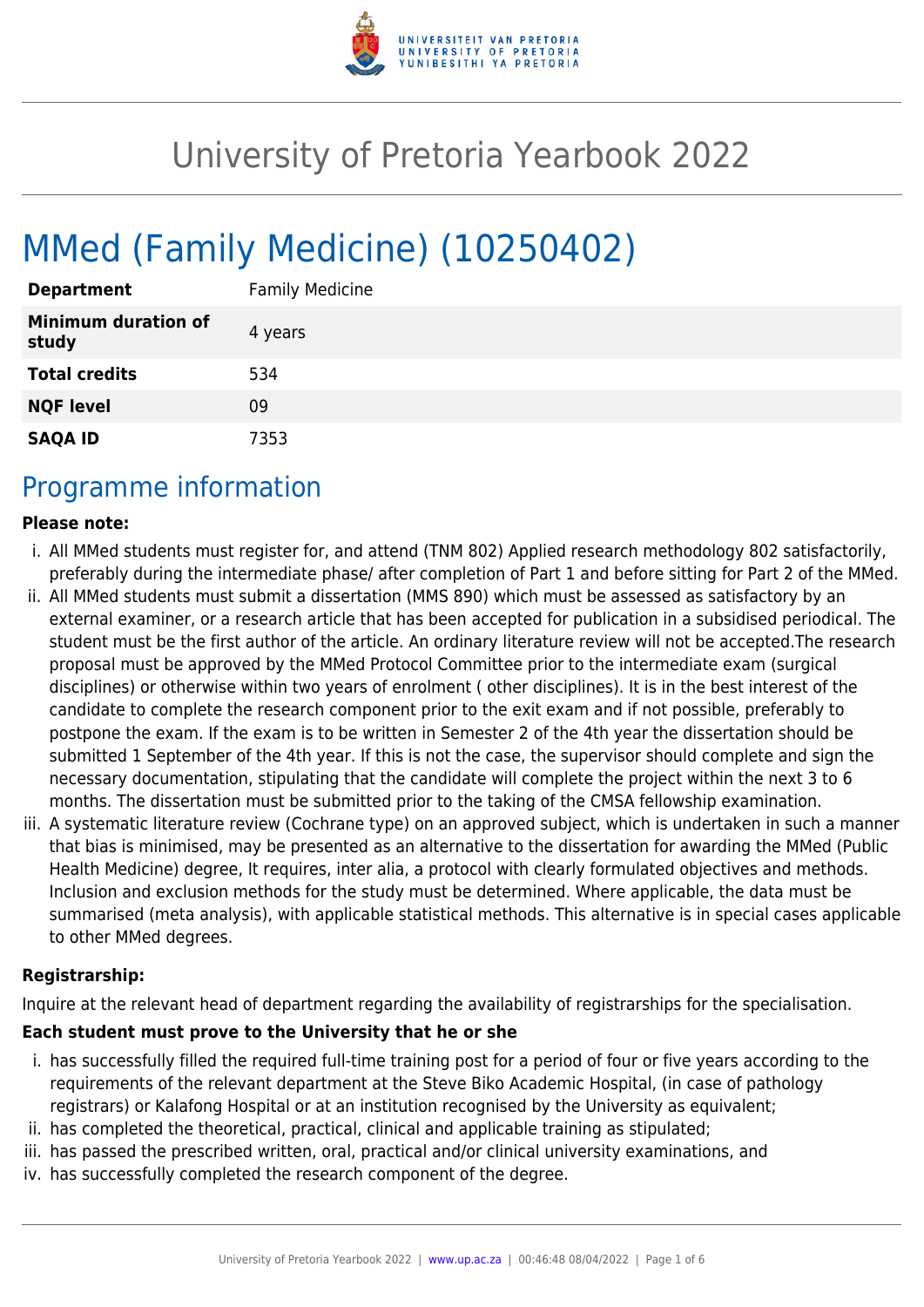

## Admission requirements

- 1. MBChB (or equivalent) degree **or** relevant medical degree with modules equivalent to at least the first two years of the MBChB degree
- 2. Currently registered as a physician with the Health Professions Council of South Africa (HPCSA) and must have been registered for at least one year

## Other programme-specific information

**"Major subject"** refers to the recognised field of study in Medicine in which the student specialises. The study of the major subject extends over four or five years, as prescribed by the relevant department.

## Exemption

- i. The Faculty Board may grant partial exemption from the training and work on the grounds of comparable training and experience completed in another post or at another recognised institution – with the proviso that exemption from a maximum period of 18 months may be granted with regard to four-year and five-year programmes.
- ii. Exemption from a maximum of three years may be granted by the Department of Medical Oncology for the MMed in Medical Oncology [MMed(MedOnc)] on the grounds of the MMed(Int) or MMed(Paed) degree of this University, or experience recognised by the University as equivalent.
- iii. Exemption from a maximum of two years' clinical training may be granted in the Department of Forensic Medicine in respect of the MMed(Path) degree with specialisation Forensic Pathology, to a candidate already in possession of an MMed degree (or a degree deemed equivalent by the University) with specialisation in Anatomical Pathology.

## Pass with distinction

The degree is conferred at the end of the prescribed training period (i.e. three, four or five years, respectively). The degree is conferred with distinction on a student who has obtained a final mark of at least 75% in his or her major subject.

## General information

### **Registrars**

Departments expect registrars to participate increasingly in the examining and treatment of patients in the hospital, both in-patients and out-patients, as well as performing and interpreting tests in the laboratory (where applicable); initially under supervision and later increasingly at their own responsibility. Lectures/symposia with closely related departments are organised, as well as discussions of literature, etc.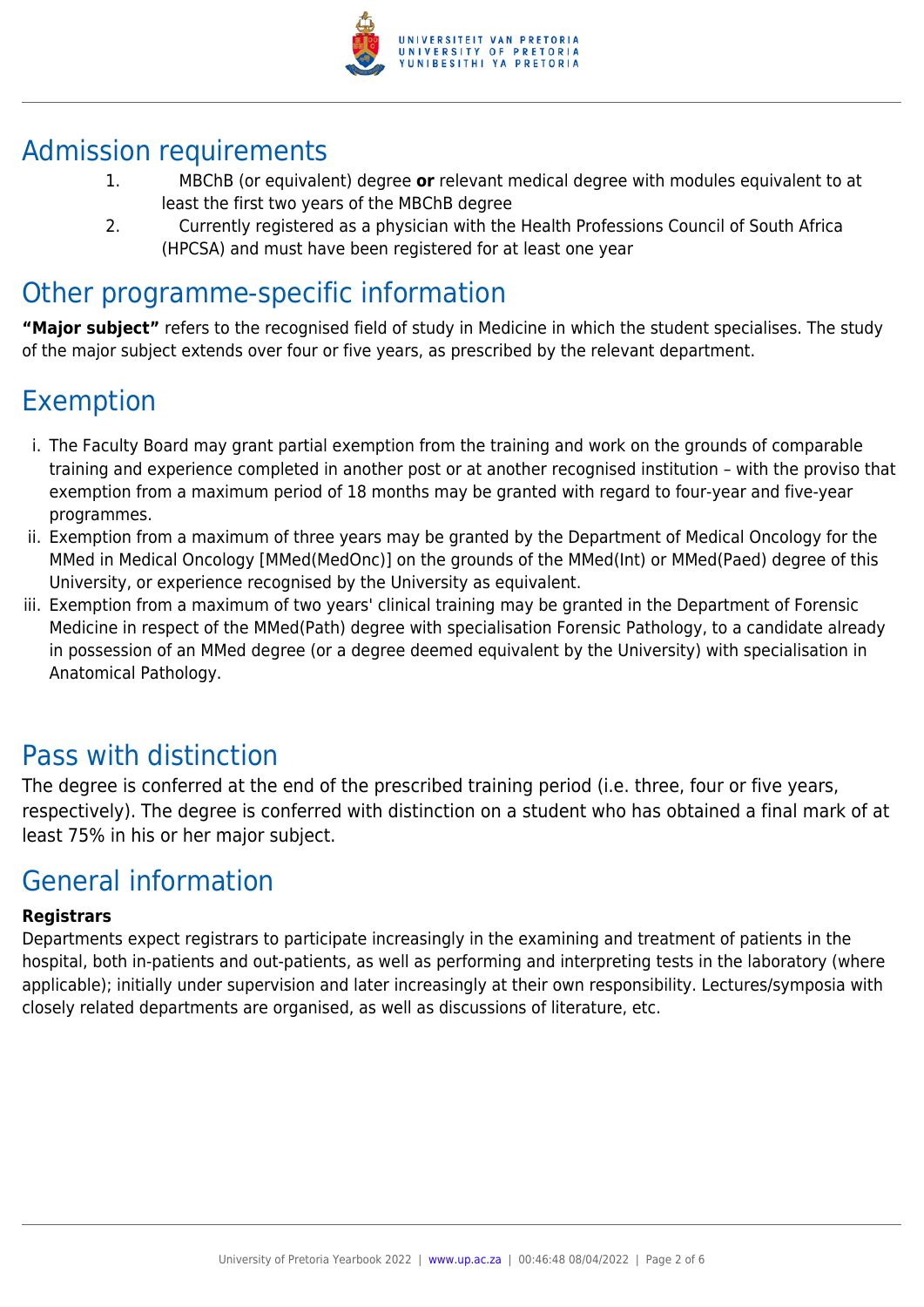

## Curriculum: Year 1

**Minimum credits: 534**

## **Core modules**

### **Family medicine 805 (HAK 805)**

| <b>Module credits</b>         | 354.00                         |
|-------------------------------|--------------------------------|
| <b>NQF Level</b>              | 09                             |
| Language of tuition           | Module is presented in English |
| <b>Department</b>             | <b>Family Medicine</b>         |
| <b>Period of presentation</b> | Year                           |

#### **Dissertation 890 (MMS 890)**

| <b>Module credits</b>         | 180.00                         |
|-------------------------------|--------------------------------|
| <b>NQF Level</b>              | 09                             |
| Language of tuition           | Module is presented in English |
| <b>Department</b>             | <b>School of Medicine</b>      |
| <b>Period of presentation</b> | Year                           |

### **Applied research methodology 802 (TNM 802)**

| <b>Module credits</b>         | 0.00                                |
|-------------------------------|-------------------------------------|
| <b>NQF Level</b>              | 09                                  |
| Language of tuition           | Module is presented in English      |
| <b>Department</b>             | <b>Health Sciences Deans Office</b> |
| <b>Period of presentation</b> | Year                                |
|                               |                                     |

#### **Module content**

\*Attendance module only.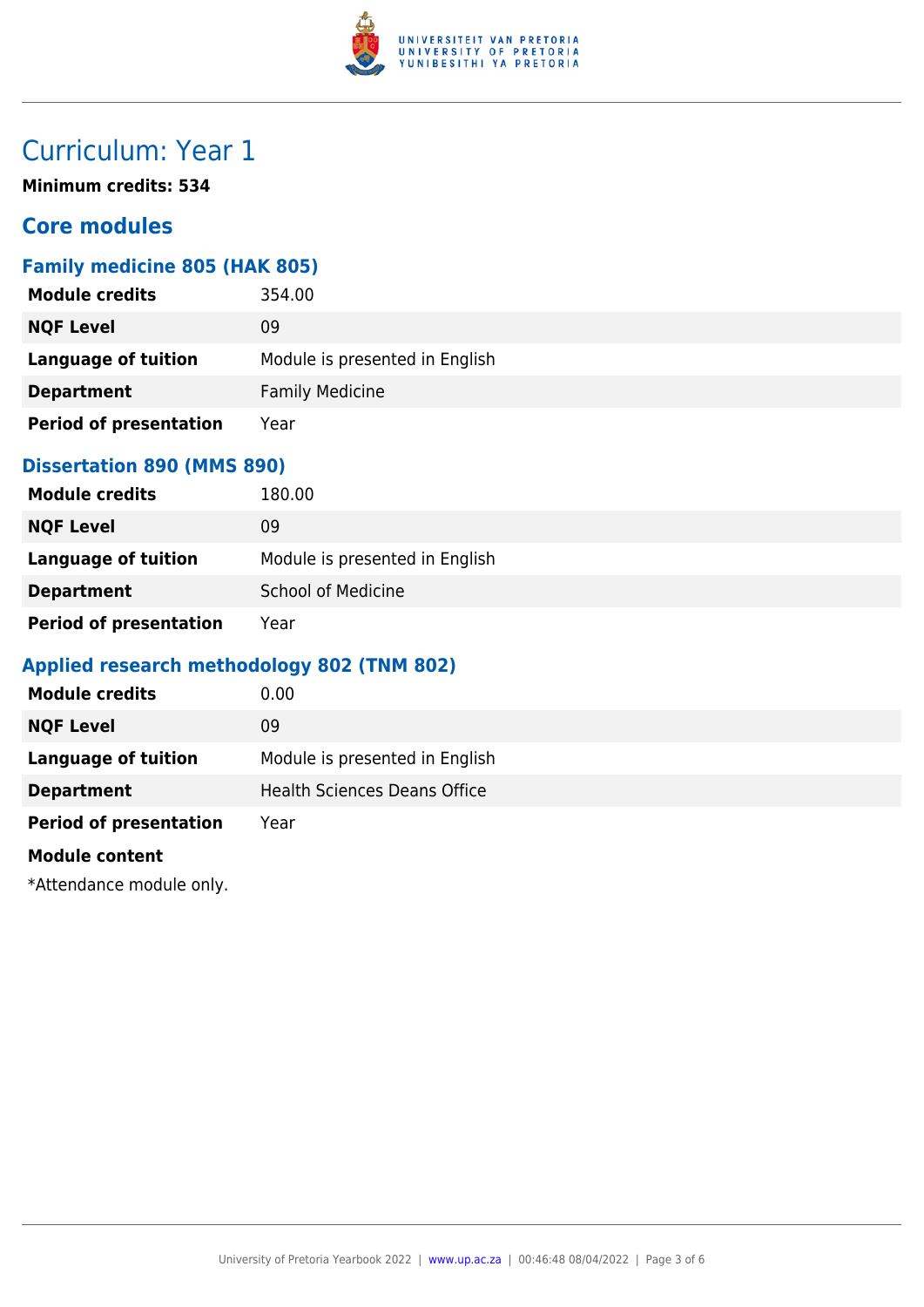

## Curriculum: Year 2

**Minimum credits: 534**

## **Core modules**

### **Family medicine 805 (HAK 805)**

| <b>Module credits</b>         | 354.00                         |
|-------------------------------|--------------------------------|
| <b>NQF Level</b>              | 09                             |
| Language of tuition           | Module is presented in English |
| <b>Department</b>             | <b>Family Medicine</b>         |
| <b>Period of presentation</b> | Year                           |

#### **Dissertation 890 (MMS 890)**

| <b>Module credits</b>         | 180.00                         |
|-------------------------------|--------------------------------|
| <b>NQF Level</b>              | 09                             |
| Language of tuition           | Module is presented in English |
| <b>Department</b>             | <b>School of Medicine</b>      |
| <b>Period of presentation</b> | Year                           |

### **Applied research methodology 802 (TNM 802)**

| <b>Module credits</b>         | 0.00                                |
|-------------------------------|-------------------------------------|
| <b>NQF Level</b>              | 09                                  |
| Language of tuition           | Module is presented in English      |
| <b>Department</b>             | <b>Health Sciences Deans Office</b> |
| <b>Period of presentation</b> | Year                                |
|                               |                                     |

#### **Module content**

\*Attendance module only.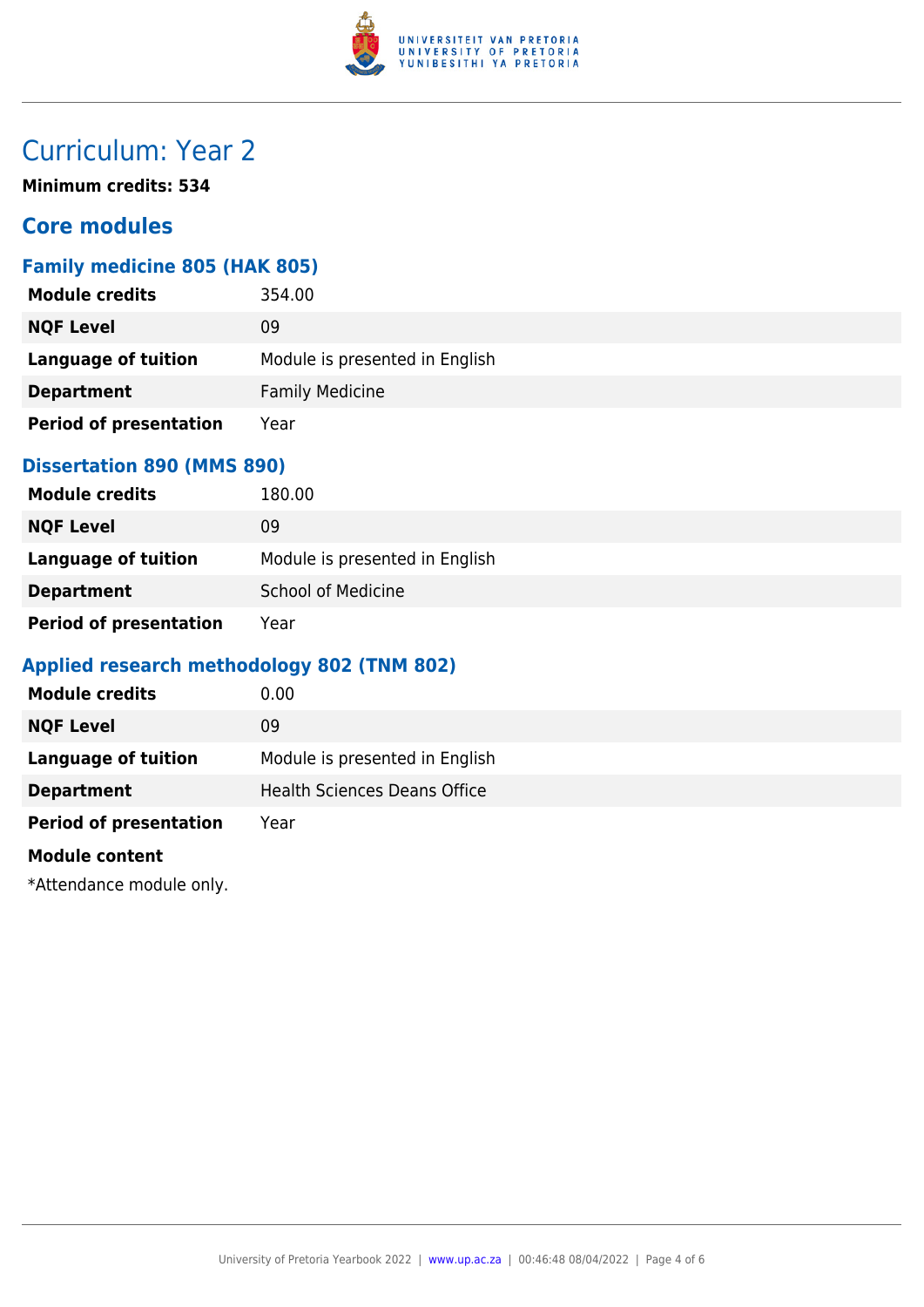

## Curriculum: Year 3

**Minimum credits: 534**

## **Core modules**

### **Family medicine 805 (HAK 805)**

| <b>Module credits</b>         | 354.00                         |
|-------------------------------|--------------------------------|
| <b>NQF Level</b>              | 09                             |
| <b>Language of tuition</b>    | Module is presented in English |
| <b>Department</b>             | <b>Family Medicine</b>         |
| <b>Period of presentation</b> | Year                           |

### **Dissertation 890 (MMS 890)**

| <b>Module credits</b>         | 180.00                         |
|-------------------------------|--------------------------------|
| <b>NQF Level</b>              | 09                             |
| Language of tuition           | Module is presented in English |
| <b>Department</b>             | <b>School of Medicine</b>      |
| <b>Period of presentation</b> | Year                           |

### **Applied research methodology 802 (TNM 802)**

| <b>Module credits</b>         | 0.00                                |
|-------------------------------|-------------------------------------|
| <b>NQF Level</b>              | 09                                  |
| Language of tuition           | Module is presented in English      |
| <b>Department</b>             | <b>Health Sciences Deans Office</b> |
| <b>Period of presentation</b> | Year                                |
|                               |                                     |

#### **Module content**

\*Attendance module only.